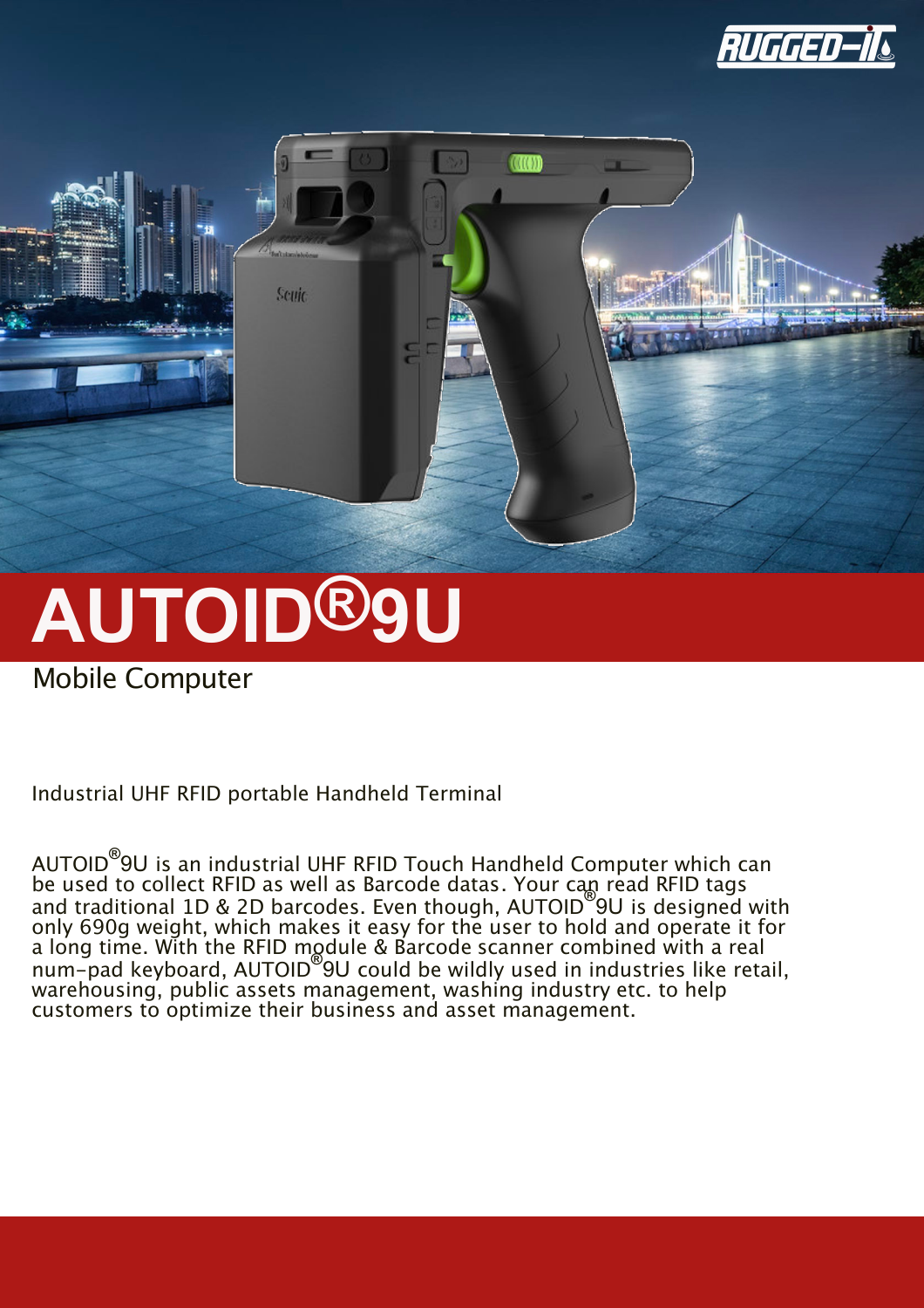

## **1. AUTOID**®**9U-9.0 PERFORMANCE CHARACTERISTICS**

| <b>CPU</b>                  | Cortex-A53 Octa core 1.8GHz                                                 |
|-----------------------------|-----------------------------------------------------------------------------|
| <b>Operating System</b>     | Android 9.0                                                                 |
| <b>RAM</b>                  | 3GB                                                                         |
| <b>ROM</b>                  | 16GB                                                                        |
| <b>Expansion Slot</b>       | Micro SD Card, 32GB SDHC compatible                                         |
| Interface/Communication     | Industrial Micro USB interface, support USB2.0 high speed;                  |
|                             | Support OTG; USB charging serial port                                       |
| Keyboard                    | 17-key/22-key crystal-button board                                          |
|                             | LED(backlight)                                                              |
|                             | 4 inch size industrial grade low temperature resistant, IPS screen,         |
| <b>Display</b>              | Capacitive, touchable, dual mode touch-with or without a thick glove / with |
|                             | or without wet hand                                                         |
|                             | 800(H)×480(W) (WVGA)                                                        |
|                             | Device battery: irremovable 4000mAh rated capacity                          |
|                             | Grip Pistol battery: Irremovable 6200mAh rated capacity, typical capacity   |
| <b>Power Supply</b>         | as 6400mAh,                                                                 |
|                             | Side interface: standard Micro USB                                          |
|                             | Bottom interface: DC port, support 3A quick charge                          |
|                             | Continue to work:                                                           |
|                             | More than 16 hours (normally display on and scan once every 6 seconds       |
| <b>Battery Performance</b>  | and WLAN transmission) for the device battery.                              |
|                             | More than 3 hours (UHF 33dBm max output power) for the grip pistol          |
|                             | battery.                                                                    |
| <b>Notification</b>         | Sound, vibration, LED indicator light                                       |
| <b>Audio</b>                | Built-in double speakers, built-in microphone, the 3.5 mm stereo headset    |
|                             | interface                                                                   |
| <b>Sensor</b>               | Acceleration sensor, light sensor, electronic compass and gyroscope         |
| <b>Dimension</b>            | 169(H)×90(W)×145(T)mm                                                       |
| <b>Weight(including</b>     | 690g (depends on different configurations)                                  |
| standard battery)           |                                                                             |
| <b>Operating Temp</b>       | -20°Cto +50°C                                                               |
| <b>Storage Temp</b>         | -40 °Cto + 60 °C                                                            |
| <b>Humidity</b>             | 5% to 95% RH non-condensing                                                 |
| <b>Sealing Grade</b>        | <b>IP65</b>                                                                 |
| <b>Drop Specification</b>   | Multiple drops from 1.2m to Mable resistance                                |
| <b>Tumble Specification</b> | 1,000 1.64 ft./0.5 m tumbles (2,000 drops) resistance                       |
| <b>ESD</b>                  | ±15kV Air discharge, ±8kV direct discharge                                  |

## **2. AUTOID**®**9U-9.0 DATA COLLECTION OPTIONS**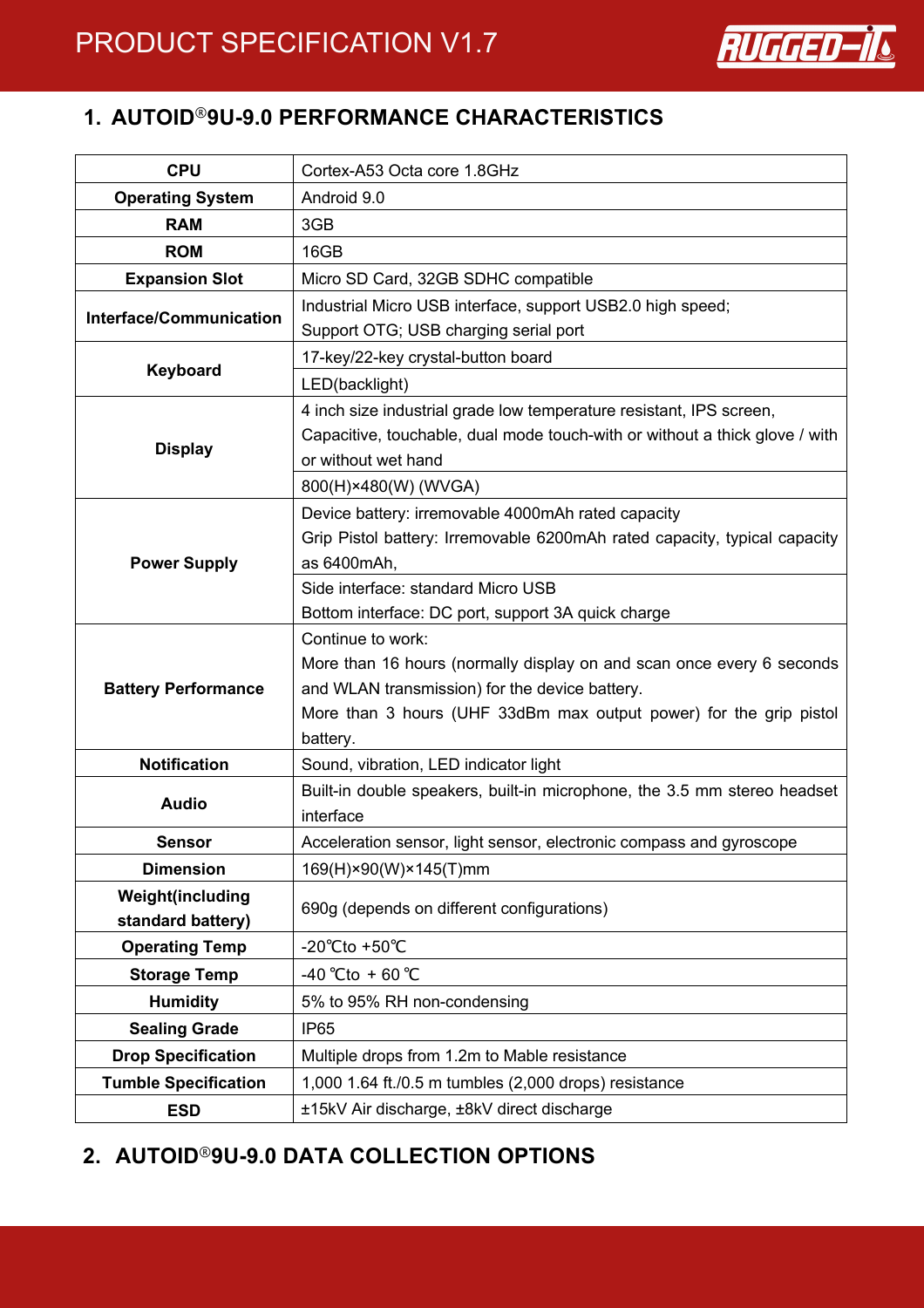

| <b>Function 1</b>                   | 2D Image Scan Engine (Option 1)                                                                                                                                                                                                                                                                                                                                                                                                                                                                                                                                    |
|-------------------------------------|--------------------------------------------------------------------------------------------------------------------------------------------------------------------------------------------------------------------------------------------------------------------------------------------------------------------------------------------------------------------------------------------------------------------------------------------------------------------------------------------------------------------------------------------------------------------|
| <b>Sensor Resolution</b>            | 1280(H)×800(V)                                                                                                                                                                                                                                                                                                                                                                                                                                                                                                                                                     |
| <b>Rotate</b>                       | $360^\circ$                                                                                                                                                                                                                                                                                                                                                                                                                                                                                                                                                        |
| <b>Pitch Angle</b>                  | $±60^{\circ}$                                                                                                                                                                                                                                                                                                                                                                                                                                                                                                                                                      |
| <b>Skew Tolerance</b>               | $±55^{\circ}$                                                                                                                                                                                                                                                                                                                                                                                                                                                                                                                                                      |
| Laser safety grade                  | Class II                                                                                                                                                                                                                                                                                                                                                                                                                                                                                                                                                           |
| <b>Scan Depth</b>                   | 60fps                                                                                                                                                                                                                                                                                                                                                                                                                                                                                                                                                              |
| <b>Code Support</b>                 | 1D: UPC/EAN, Code128, GS1-128, Code 39, Code 32, Code 93, Code11,<br>Matrix 2 of 5, Interleaved 2 of 5, IATA 2 of 5, Industrial 2of 5, Codabar,<br>MSI, Code11 etc.<br>2D: PDF417, MicroPDF417, Data Matrix, Maxicode, QR Code, MicroQR,<br>Aztec etc.                                                                                                                                                                                                                                                                                                             |
| <b>Light source system</b>          | Warm light with laser aiming                                                                                                                                                                                                                                                                                                                                                                                                                                                                                                                                       |
| <b>Minimum printing</b><br>contrast | 20%                                                                                                                                                                                                                                                                                                                                                                                                                                                                                                                                                                |
| <b>Function 2</b>                   | 2D Image Scan Engine (Option 2)                                                                                                                                                                                                                                                                                                                                                                                                                                                                                                                                    |
| <b>Sensor Resolution</b>            | 844(H)×640(V)                                                                                                                                                                                                                                                                                                                                                                                                                                                                                                                                                      |
| <b>Rotate</b>                       | $360^\circ$                                                                                                                                                                                                                                                                                                                                                                                                                                                                                                                                                        |
| <b>Pitch Angle</b>                  | $±45^{\circ}$                                                                                                                                                                                                                                                                                                                                                                                                                                                                                                                                                      |
| <b>Skew Tolerance</b>               | $±65^\circ$                                                                                                                                                                                                                                                                                                                                                                                                                                                                                                                                                        |
| <b>Laser Safety Grade</b>           | Class II                                                                                                                                                                                                                                                                                                                                                                                                                                                                                                                                                           |
| <b>Image Frame</b>                  | 60fps                                                                                                                                                                                                                                                                                                                                                                                                                                                                                                                                                              |
| <b>Code Support</b>                 | Aztec Code, Codabar, Codablock F, Code 11, Code 128, Code 2 of 5,<br>Code 39, Code 93, Data Matrix, EAN/JAN-13, EAN/JAN 8, EAN-UCC<br>Composite Codes, EAN-UCC Emulation, IATA Code 2 of 5, Interleaved<br>2 of 5, Matrix 2 of 5, MaxiCode, MicroPDF417, MSI, PDF417, Postal<br>Codes(Australian Post, British Post, Canadian Post, China Post,<br>Japanese Post, Korea Post, Netherlands Post, Planet Code, Postnet),<br>Plessey Code, PosiCode, QR Code, RSS Expanded, RSS Limited,<br>RSS-14, TCIF Linked Code 39, Telepen, Trioptic Code, UPC-A, UPC-E<br>etc. |
| Light source system                 | White light, laser aiming                                                                                                                                                                                                                                                                                                                                                                                                                                                                                                                                          |
| <b>Minimum printing</b><br>contrast | 20%                                                                                                                                                                                                                                                                                                                                                                                                                                                                                                                                                                |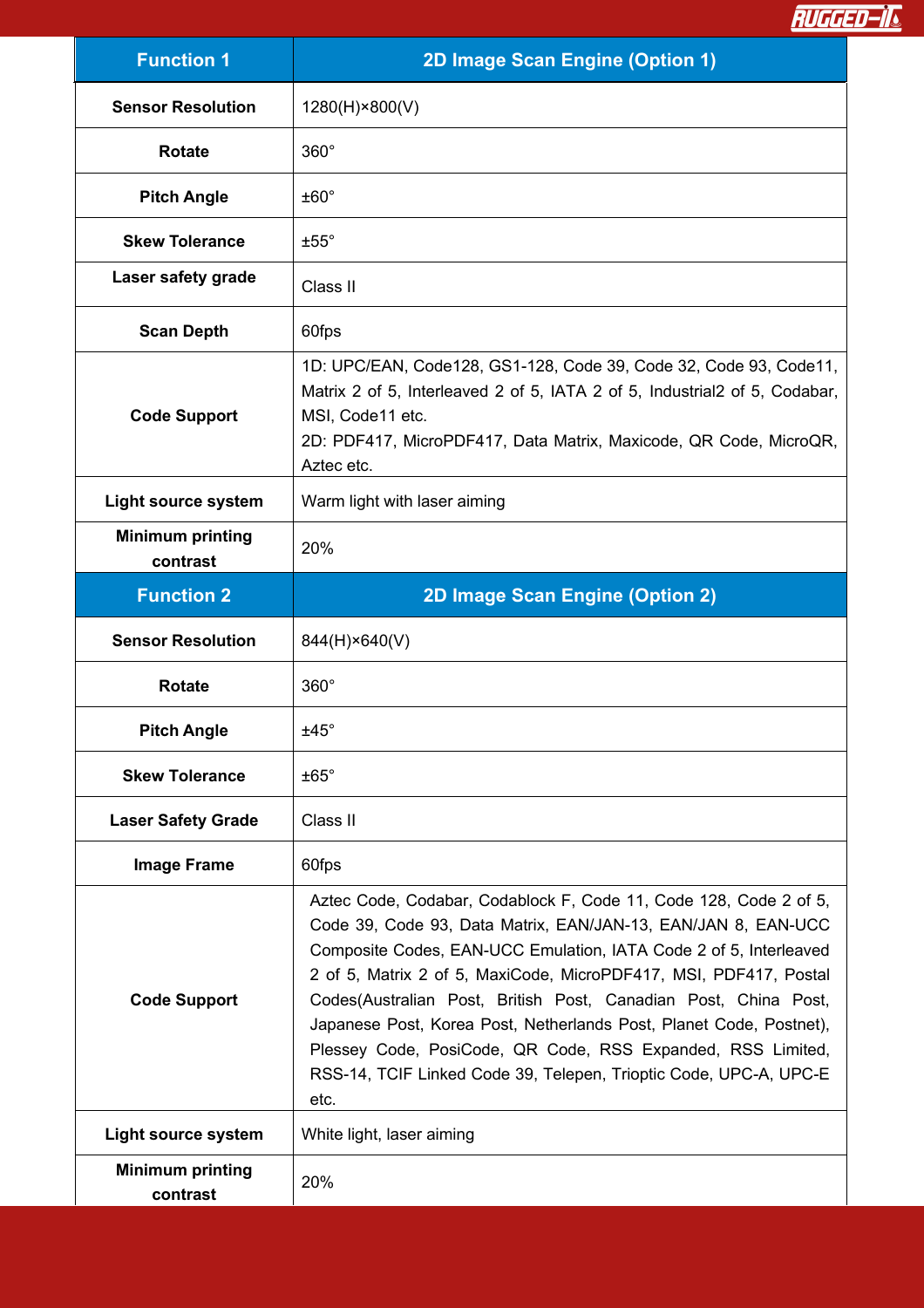RUGGED-IL

| <b>Function 3</b>             | <b>GPS Location information collection</b>                                                             |
|-------------------------------|--------------------------------------------------------------------------------------------------------|
| <b>Positioning system</b>     | GPS, Beidou, GLONASS(Three in one)                                                                     |
| <b>Frequency</b>              | GPS: L1(1.575GHz); Beidou: B1(1.561GHz); GLONASS: L1(1.602GHZ)                                         |
| Maximum number of<br>channels | 31channel                                                                                              |
| <b>Sensitivity</b>            | -130dB(SNR value:40dBHz)                                                                               |
| <b>Accuracy</b>               | 5-10 meter (OPEN SKY)                                                                                  |
| <b>Function 4</b>             | <b>Camera (Option 1)</b>                                                                               |
| <b>Maximum Resolution</b>     | 3264*2448(Taking pictures), 720P 30fps(Video camera)                                                   |
| <b>Photo Function</b>         | Auto-focus                                                                                             |
| <b>Flashlight</b>             | Support double flashlights                                                                             |
| <b>Pixel</b>                  | 8.0 mega pixel                                                                                         |
| <b>Function5</b>              | <b>Camera (Option 2)</b>                                                                               |
| <b>Maximum Resolution</b>     | 3264*2448(Taking pictures), 1080P 60fps(Video camera)                                                  |
| <b>Photo Function</b>         | Auto-focus                                                                                             |
| <b>Flashlight</b>             | Support double flashlights                                                                             |
| <b>Pixel</b>                  | 13.0 mega pixel                                                                                        |
| <b>Function 6</b>             | <b>RFID Read/Write(UHF)</b>                                                                            |
| Read-write tag                | Support ISO-18000-6C/EPCC1G2                                                                           |
| <b>Antenna Parameter</b>      | 4dBi circular polarization, default as 902-928MHz                                                      |
| <b>Frequency</b>              | 840-960MHz (may be slightly different depending on the country or<br>region), default 902-928MHz       |
| <b>Operation Mode</b>         | Work with frequency hopping spread spectrum (FHSS) or fixed frequency                                  |
| <b>Output power</b>           | 5~33dBm                                                                                                |
| <b>Reading distance</b>       | $\geq$ 8m @impinj H47 (depending on the tag and environment)                                           |
| <b>Writing distance</b>       | 0-300cm (depending on the tag and environment)                                                         |
| Multi-tab reading             | 500 pieces tags decoding within 20 seconds (actual speed subjects to the<br>influence of surroundings) |
| <b>Reading rate</b>           | 12ms/word (in average with every word as 32bits)                                                       |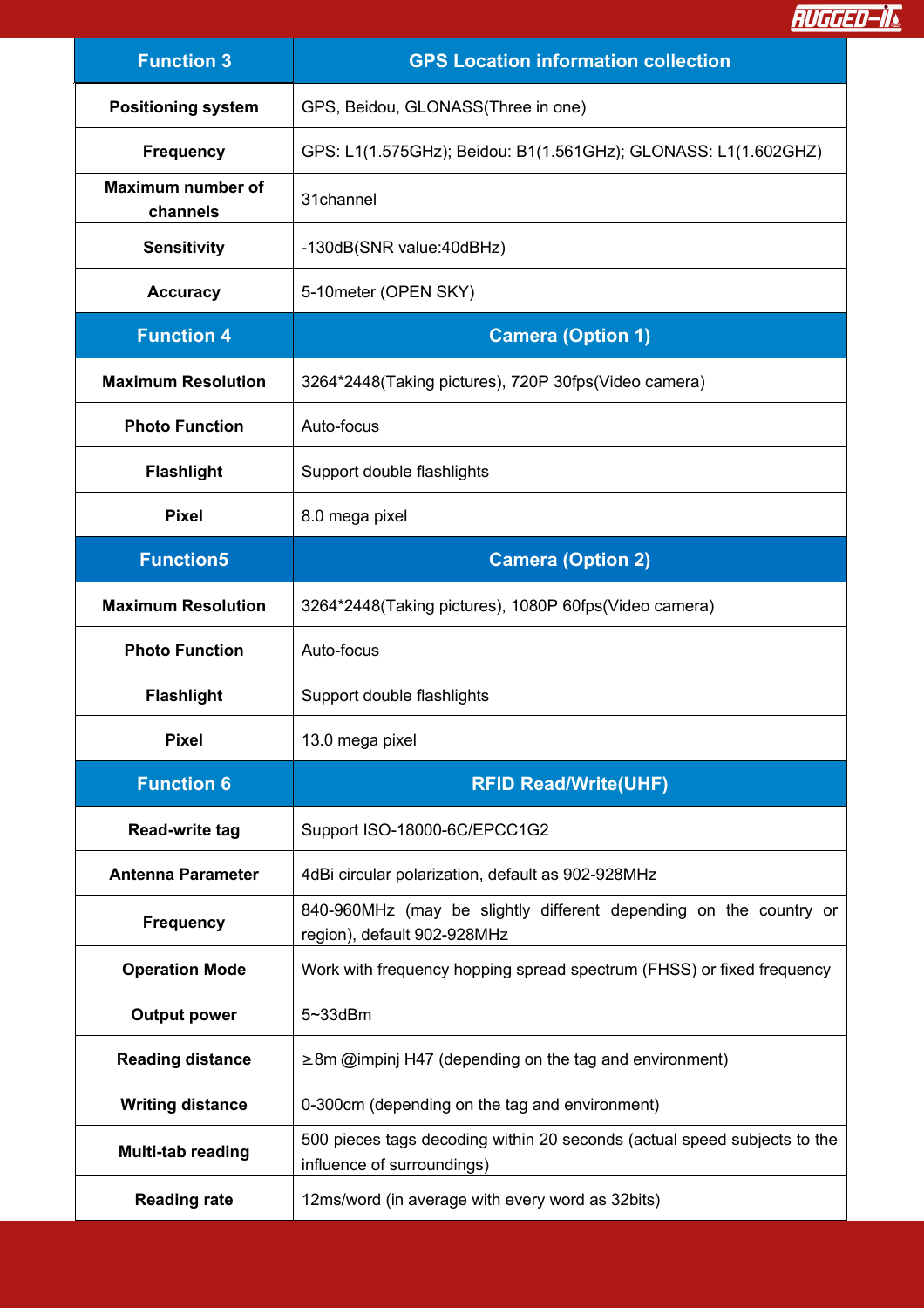

| <b>Writing rate</b>      | 60ms/word (in average with every word as 32bits) |
|--------------------------|--------------------------------------------------|
| <b>Power consumption</b> | less than 8W (average)                           |

## **3. AUTOID**®**9U-9.0 WIRELESS DATA COMMUNICATIONS**

| <b>Function 1</b>      | <b>WLAN WIFI</b>                                                                                                                                                                                                                                                                                                                                                                                                                                                                                                                                                                                                                                                                                                                                                                                                                                                                                                                                                                                                                       |
|------------------------|----------------------------------------------------------------------------------------------------------------------------------------------------------------------------------------------------------------------------------------------------------------------------------------------------------------------------------------------------------------------------------------------------------------------------------------------------------------------------------------------------------------------------------------------------------------------------------------------------------------------------------------------------------------------------------------------------------------------------------------------------------------------------------------------------------------------------------------------------------------------------------------------------------------------------------------------------------------------------------------------------------------------------------------|
| <b>Protocol</b>        | IEEE 802.11a/b/g/n/ac (2.4G/5G dual-band WIFI)                                                                                                                                                                                                                                                                                                                                                                                                                                                                                                                                                                                                                                                                                                                                                                                                                                                                                                                                                                                         |
| <b>Frequency Range</b> | Depending on the country (region), 2.4 GHz is 2.4 GHz-2.496 GHz; 5 GHz is<br>5.150GHz-5.85GHz                                                                                                                                                                                                                                                                                                                                                                                                                                                                                                                                                                                                                                                                                                                                                                                                                                                                                                                                          |
| <b>Channel</b>         | CH1~CH14, CH34-CH140, CH149~CH165                                                                                                                                                                                                                                                                                                                                                                                                                                                                                                                                                                                                                                                                                                                                                                                                                                                                                                                                                                                                      |
| <b>Security</b>        | OPEN, WEP, WPA/WPA2, TLS, TTLS (MS-CHAP), TTLS (MS-CHAP v2),<br>TTLS (CHAP), TTLSMD5, TTLS-PAP, PEAP-TLS, PEAP(MS-CHAP v2)<br>etc.                                                                                                                                                                                                                                                                                                                                                                                                                                                                                                                                                                                                                                                                                                                                                                                                                                                                                                     |
| Data rate              | 802.11a: 6,9,12,18,24,36,48,54Mbps<br>802.11b: 1,2,5.5,11Mbps<br>802.11g: 6,9,12,18,24,36,48,54Mbps<br>802.11n: 6.5,13,19.5,26,39,52,58.5,65Mbps(20MHz,Long GI,800ns)<br>802.11n:7.2,14.4,21.7,28.9,43.3,57.8,65,72.2Mbps(20MHz,short<br>GI,400ns)<br>802.11n: 6.5,13,19.5,26,39,52,58.5,65Mbps(20MHz,Long GI,800ns)<br>802.11n:7.2,14.4,21.7,28.9,43.3,57.8,65,72.2Mbps(20MHz,short<br>GI,400ns)<br>802.11n:13.5,27,40.5,54,81,108,121.5,135Mbps(40MHz,Long GI,800ns)<br>802.11n:15,30,45,60,90,120,135,150Mbps(40MHz,short GI,400ns)<br>802.11ac:6.5,13,19.5,26,39,52,58.5,65,78Mbps(20Mhz,Long GI,800ns<br>802.11ac:7.2,14.4,21.7,28.9,43.3,57.8,65,72.2,86.7(20MHz,short<br>GI,400ns)<br>802.11ac:13.5,27,40.5,5481,108,121.5,135,162,180Mbps(40Mhz,Long<br>GI.800ns<br>802.11ac:15,30,45,60,90,120,135,150,180,200Mbps(40MHz,short<br>GI,400ns)<br>802.11ac:29.3,58.5,87.8,117,175.5,234,263.3,292.5,351,390Mbps(80Mhz<br>,Long GI,800ns<br>802.11ac:32.5,65,97.5,130,195,260,292.5,325,390,433.3Mbps<br>(80MHz, short GI, 400ns) |
| <b>Antenna</b>         | Internal antenna                                                                                                                                                                                                                                                                                                                                                                                                                                                                                                                                                                                                                                                                                                                                                                                                                                                                                                                                                                                                                       |
| <b>Function 2</b>      | <b>WWAN</b>                                                                                                                                                                                                                                                                                                                                                                                                                                                                                                                                                                                                                                                                                                                                                                                                                                                                                                                                                                                                                            |
| <b>Network</b>         | GSM: Qual Band(850/900/1800/1900Mhz)<br>TD-SCDMA: Band34, Band39<br>WCDMA: Band1, Band2, Band5, Band8<br>CDMA 1x /EVDO: BC0\BC1<br>TDD-LTE: Band38, Band39, Band40, Band41<br>FDD-LTE: Band1, Band3, Band5, Band7, Band8                                                                                                                                                                                                                                                                                                                                                                                                                                                                                                                                                                                                                                                                                                                                                                                                               |